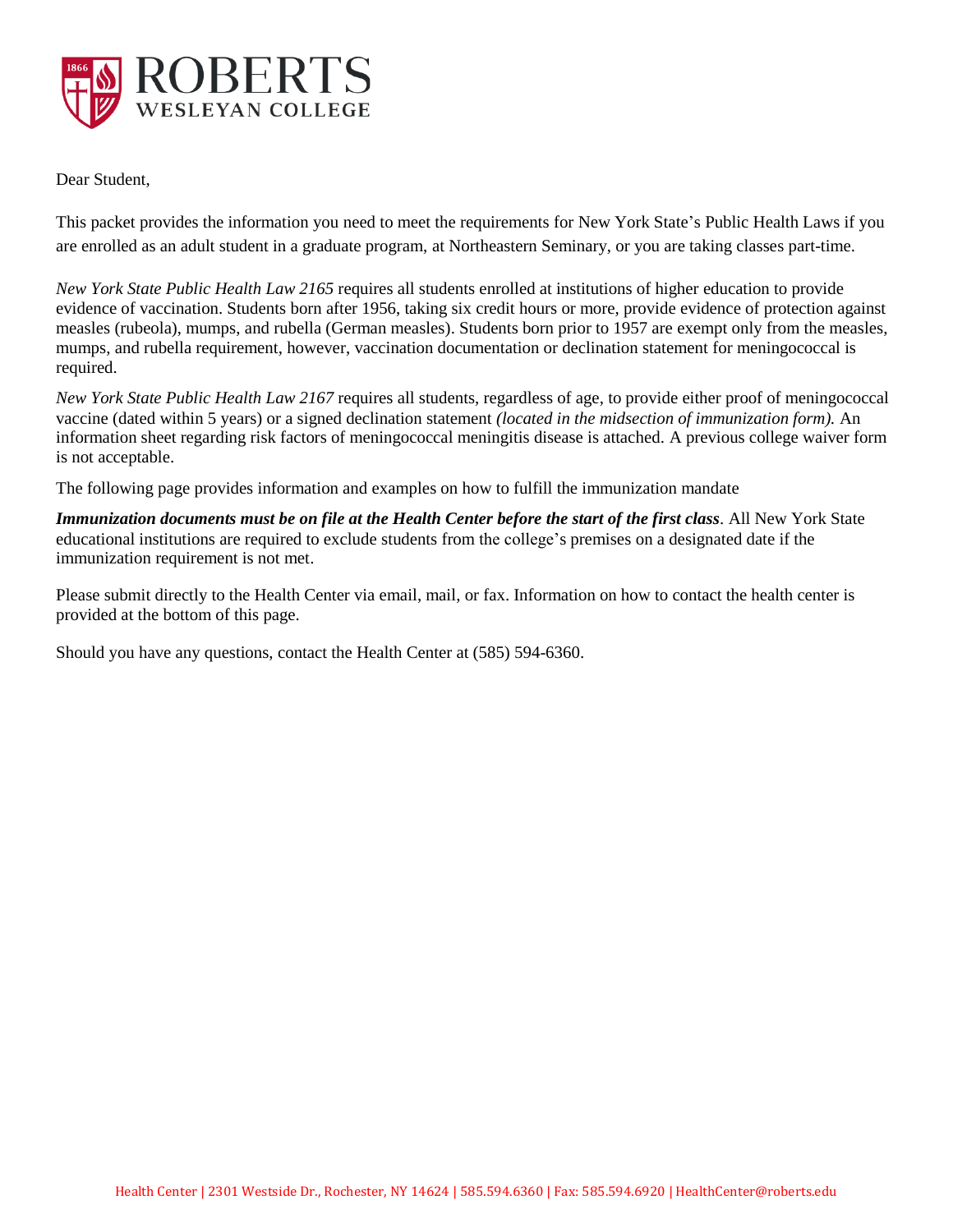

New York State Public Health Law (NYSPHL) 2165 & 2167 mandates all students born on or after January 1, 1957, enrolled in six credit hours or more, demonstrate proof of immunity to measles, mumps, rubella, and meningococcal meningitis disease by vaccines or titer test results.

## **Examples of acceptable documents for immunization and physical:**

- Roberts Wesleyan College Health History form completed by a health care provider
- Official copy of medical record from your health care provider
- Official copy of childhood school or high school immunization record
- Official copy of immunization records from a previous college
- Official copy of employer health record
- Official copy of military health record

Any of the above records must present:

- *1.* Dates of 2 MMRs vaccines, or TWO measles, one rubella and one mumps vaccines, or titer (blood) test results showing immunity to measles, mumps, and rubella. *(Equivocal, negative or non-immune titer results are not acceptable and vaccination is required).*
- 2. The meningococcal meningitis vaccine (dated within 5 years) or Meningococcal Meningitis Vaccination Declination Statement completed and signed by the student if he or she did not receive the meningitis vaccine and elect to waive it at this time. A previous college waiver form is not acceptable.
- 3. Prerequisites for the clinical, practicum, internship experiences: physical exam (within a year), tuberculin screening, hepatitis B series, varicella, and flu vaccine (within a year).

If you are unable to retrieve any records there are three alternatives to fulfill the NYSPHL immunization requirements for TWO measles, one mumps and one rubella:

1. Obtain a titer (blood) test for measles, mumps, rubella for attendance and nursing requirements Hepatitis B and varicella titer (blood) test for the clinical, practicum, internship prerequisites

A copy of titer tests with positive or immune results is acceptable proofs *(Equivocal, negative or non-immune results are NOT acceptable and vaccination is required)*

- 2. Obtain TWO MMR (measles, mumps, rubella) vaccines. MMR vaccines must be obtained at least 28 days or more apart.
- 3. Obtain one MMR vaccine, then after 28 days get a titer (blood) test specific for measles. The vaccine and measles titer test with positive or immune results are acceptable proof.

Two options for the meningococcal requirement:

- 1. Obtain one meningococcal meningitis vaccine
- 2. Sign and date the meningococcal meningitis vaccine declination statement

Please note: History of the rubella disease is not acceptable.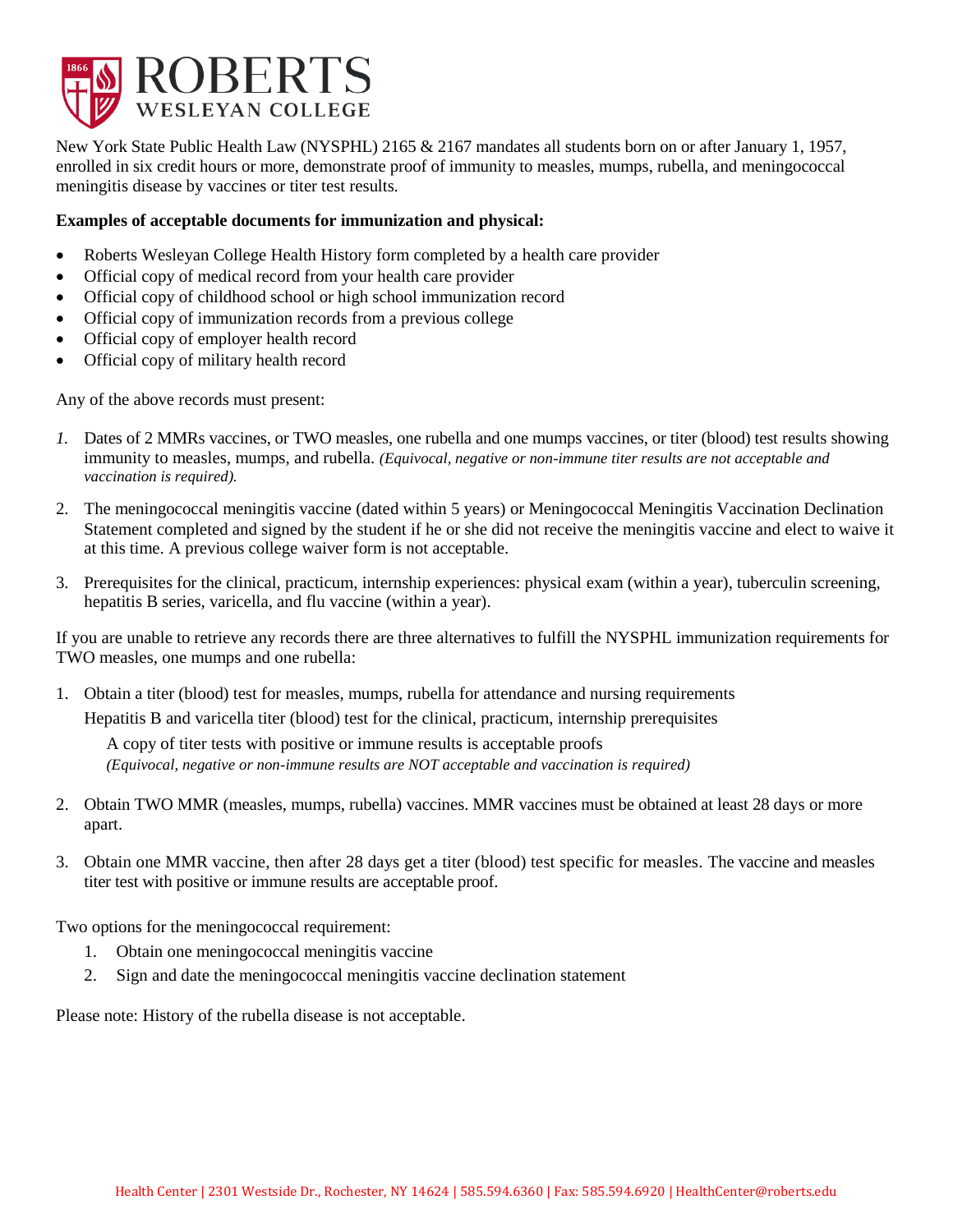

Roberts Wesleyan College

- Northeastern Seminary
- **Q** Part-Time

## **Adult and Graduate Programs**

| Name:                                                                                                                                                                                                                                                                                                                                               |                  | Phone Number: $\Box$ Birthdate: $\Box$                                                                           |
|-----------------------------------------------------------------------------------------------------------------------------------------------------------------------------------------------------------------------------------------------------------------------------------------------------------------------------------------------------|------------------|------------------------------------------------------------------------------------------------------------------|
|                                                                                                                                                                                                                                                                                                                                                     |                  | Submission required to the Health Center before the first class session. Records mailed and faxed is acceptable. |
| <b>MANDATED IMMUNIZATIONS AND SCREENING FOR ATTENDANCE</b>                                                                                                                                                                                                                                                                                          |                  |                                                                                                                  |
| 1. NYS Public Health Law 2165 mandates students born after January 1, 1957, enrolled in six (6) credit hours or more provide<br>documented proof of immunity (vaccines or titer (blood) test results against measles, mumps, rubella disease.                                                                                                       |                  |                                                                                                                  |
|                                                                                                                                                                                                                                                                                                                                                     |                  |                                                                                                                  |
| OR documentation of immunity to measles, mumps, and rubella by separate vaccines or (blood) titer tests                                                                                                                                                                                                                                             |                  |                                                                                                                  |
| Measles 1 (Rubeola)<br>Date: $\frac{1}{2}$ /<br>Measles 2 (Rubeola)<br>Date: $\frac{1}{\sqrt{1-\frac{1}{2}}}\left  \frac{1}{\sqrt{1-\frac{1}{2}}}\right $<br>Date: $\frac{1}{\sqrt{1-\frac{1}{2}}}\left  \frac{1}{\sqrt{1-\frac{1}{2}}}\right $<br><b>Mumps</b>                                                                                     |                  |                                                                                                                  |
| $\overline{\text{or}}$                                                                                                                                                                                                                                                                                                                              |                  |                                                                                                                  |
| 2. NYS Public Health Law 2167 mandates ALL students, regardless of age, to provide either proof of meningococcal vaccine<br>or signed declination statement rejecting the meningococcal vaccine.                                                                                                                                                    |                  |                                                                                                                  |
|                                                                                                                                                                                                                                                                                                                                                     |                  |                                                                                                                  |
| I elected not to be immunized against meningococcal meningitis disease.                                                                                                                                                                                                                                                                             |                  |                                                                                                                  |
| I have read or have had explained to me the information regarding meningococcal meningitis disease. I understand<br>the risks of not receiving the vaccine. I decided NOT to be immunized against the meningococcal meningitis disease.                                                                                                             |                  |                                                                                                                  |
|                                                                                                                                                                                                                                                                                                                                                     |                  |                                                                                                                  |
| RECOMMENDED IMMUNIZATIONS:                                                                                                                                                                                                                                                                                                                          |                  |                                                                                                                  |
| Tuberculosis Screening (Required for international, nursing and high risk students) (dated within one year)<br>Result: Negative Result: Negative Positive Result: Negative Positive, chest x-ray report is required)<br>Tetanus/Diphtheria/Pertussis Date: ________________________(dated within 10 years) Series completed: yes _______ no _______ |                  |                                                                                                                  |
|                                                                                                                                                                                                                                                                                                                                                     |                  |                                                                                                                  |
|                                                                                                                                                                                                                                                                                                                                                     |                  |                                                                                                                  |
|                                                                                                                                                                                                                                                                                                                                                     |                  |                                                                                                                  |
|                                                                                                                                                                                                                                                                                                                                                     |                  |                                                                                                                  |
| IPV/OPV Series completed: yes ____ no ____                                                                                                                                                                                                                                                                                                          | FLU Vaccine      | Date: $\frac{1}{\sqrt{1-\frac{1}{2}}}\left  \frac{1}{\sqrt{1-\frac{1}{2}}}\right $                               |
| IPV / OPV<br>Date: $\frac{1}{\sqrt{1-\frac{1}{2}}}\left  \frac{1}{\sqrt{1-\frac{1}{2}}}\right $                                                                                                                                                                                                                                                     | COVID Vaccine #1 | Date: $\frac{1}{\sqrt{1-\frac{1}{2}}}\left  \frac{1}{\sqrt{1-\frac{1}{2}}}\right $<br>Pfizer<br>Moderna Janssen  |
| Polio Booster Date: / /                                                                                                                                                                                                                                                                                                                             | COVID Vaccine #2 | Date: $\frac{1}{\sqrt{1-\frac{1}{2}}}\left  \frac{1}{\sqrt{1-\frac{1}{2}}}\right $<br>Pfizer<br>Moderna          |
| Medical provider signature/stamp or a copy of the medical provider's document must be attached.                                                                                                                                                                                                                                                     |                  | <b>STAMP</b>                                                                                                     |
| MD, NP, or PA's Signature:                                                                                                                                                                                                                                                                                                                          |                  |                                                                                                                  |
|                                                                                                                                                                                                                                                                                                                                                     |                  |                                                                                                                  |

MD, NP, or PA's Printed Name:

\_\_\_\_\_\_\_\_\_\_\_\_\_\_\_\_\_\_\_\_\_\_\_\_\_\_\_\_\_\_\_\_\_\_\_\_\_\_\_\_\_\_\_\_\_\_\_\_\_\_\_\_\_\_\_\_\_\_\_\_\_

Address, City, State: